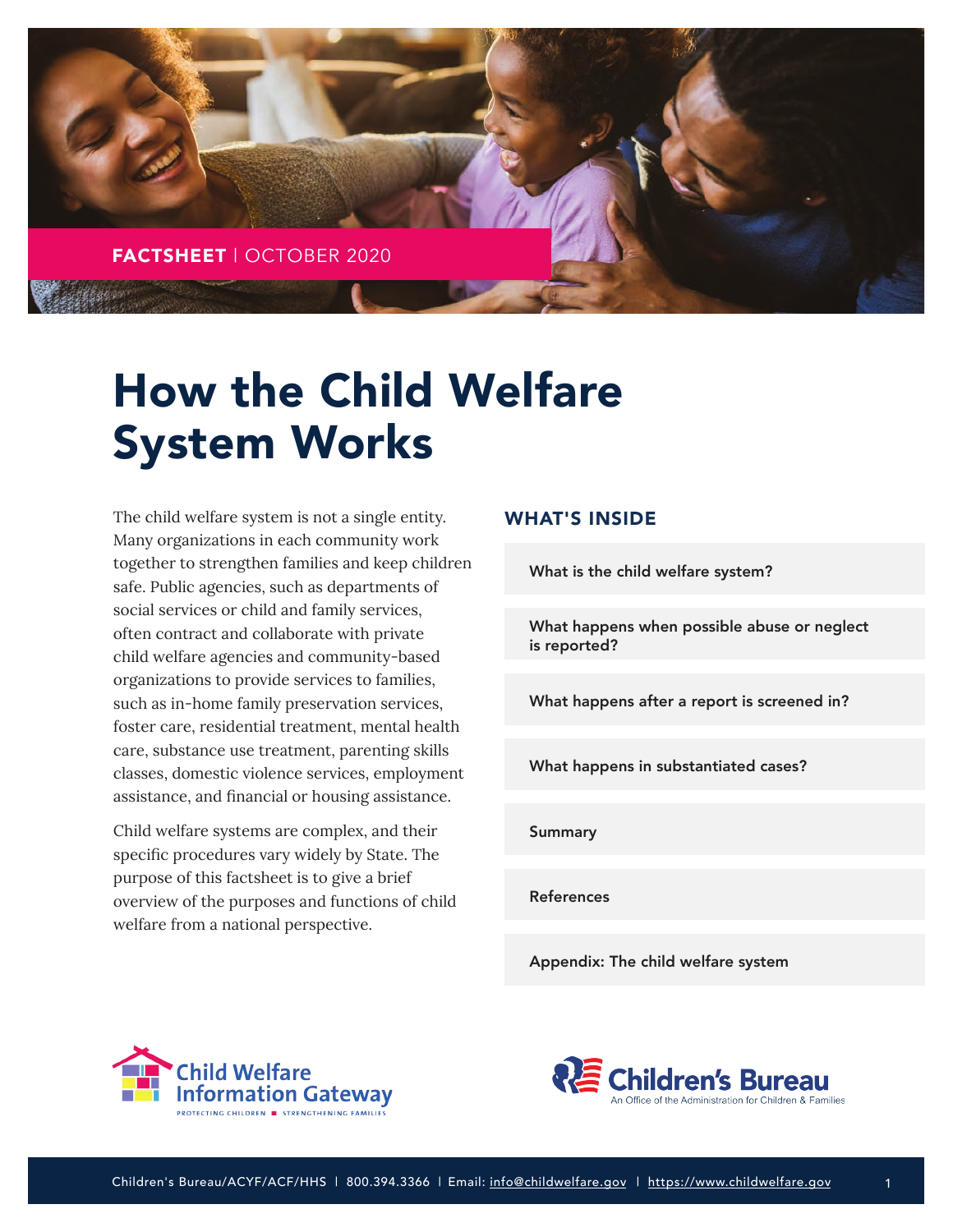## <span id="page-1-0"></span>WHAT IS THE CHILD WELFARE SYSTEM?

The child welfare system is a group of services designed to promote the well-being of children by ensuring safety, achieving permanency, and strengthening families. While the primary responsibility for child welfare services rests with the States, the Federal Government supports States through program funding and legislative initiatives.

The Children's Bureau within the U.S. Department of Health and Human Services' Administration for Children and Families holds the primary responsibility for implementing Federal child and family legislation. The Children's Bureau works with State and local agencies to develop programs that focus on preventing child abuse and neglect by strengthening families, protecting children from further maltreatment, reuniting children safely with their families, and finding permanent families for children who cannot safely return home. For more information on child welfare legislation and policy, see Child Welfare Information Gateway's *[Major Federal](https://www.childwelfare.gov/pubs/otherpubs/majorfedlegis/)  [Legislation Concerned With Child Protection,](https://www.childwelfare.gov/pubs/otherpubs/majorfedlegis/)  [Child Welfare, and Adoption](https://www.childwelfare.gov/pubs/otherpubs/majorfedlegis/)*. For more on how child welfare programs are funded, see Information Gateway's [Funding](https://www.childwelfare.gov/topics/management/funding/) web section.

Most families first become involved with the child welfare system because of a report of suspected child abuse or neglect, which is also referred to as "child maltreatment." Child maltreatment is defined by CAPTA as serious harm (e.g., physical abuse, sexual abuse, emotional abuse, neglect) caused to children by parents or primary caregivers, such as extended family members or babysitters.Child

## The Child Abuse Prevention and Treatment Act

The Child Abuse Prevention and Treatment Act (CAPTA), originally passed in 1974, brought national attention to the need to protect vulnerable children in the United States. CAPTA provides Federal funding to States in support of the prevention, assessment, investigation, and prosecution of child abuse and neglect as well as grants to public agencies and nonprofit organizations for demonstration programs and projects. Since it was signed into law, CAPTA has been amended several times, most recently by the CAPTA Reauthorization Act of 2010 (P.L. 111–320). For more information, see Information Gateway's *[About CAPTA: A Legislative](https://www.childwelfare.gov/pubs/factsheets/about/)  [History](https://www.childwelfare.gov/pubs/factsheets/about/)*.

maltreatment also can include harm that a caregiver allows to happen to a child or does not prevent from happening.

Each State has its own laws that define abuse and neglect, the reporting obligations of individuals, and the required State and local child protective services (CPS) agency interventions. In general, child welfare agencies do not intervene in cases of harm to children caused by acquaintances or strangers. These cases are generally the responsibility of law enforcement. (In those cases, criminal charges may be filed in court against the perpetrators of child maltreatment.) Some States authorize CPS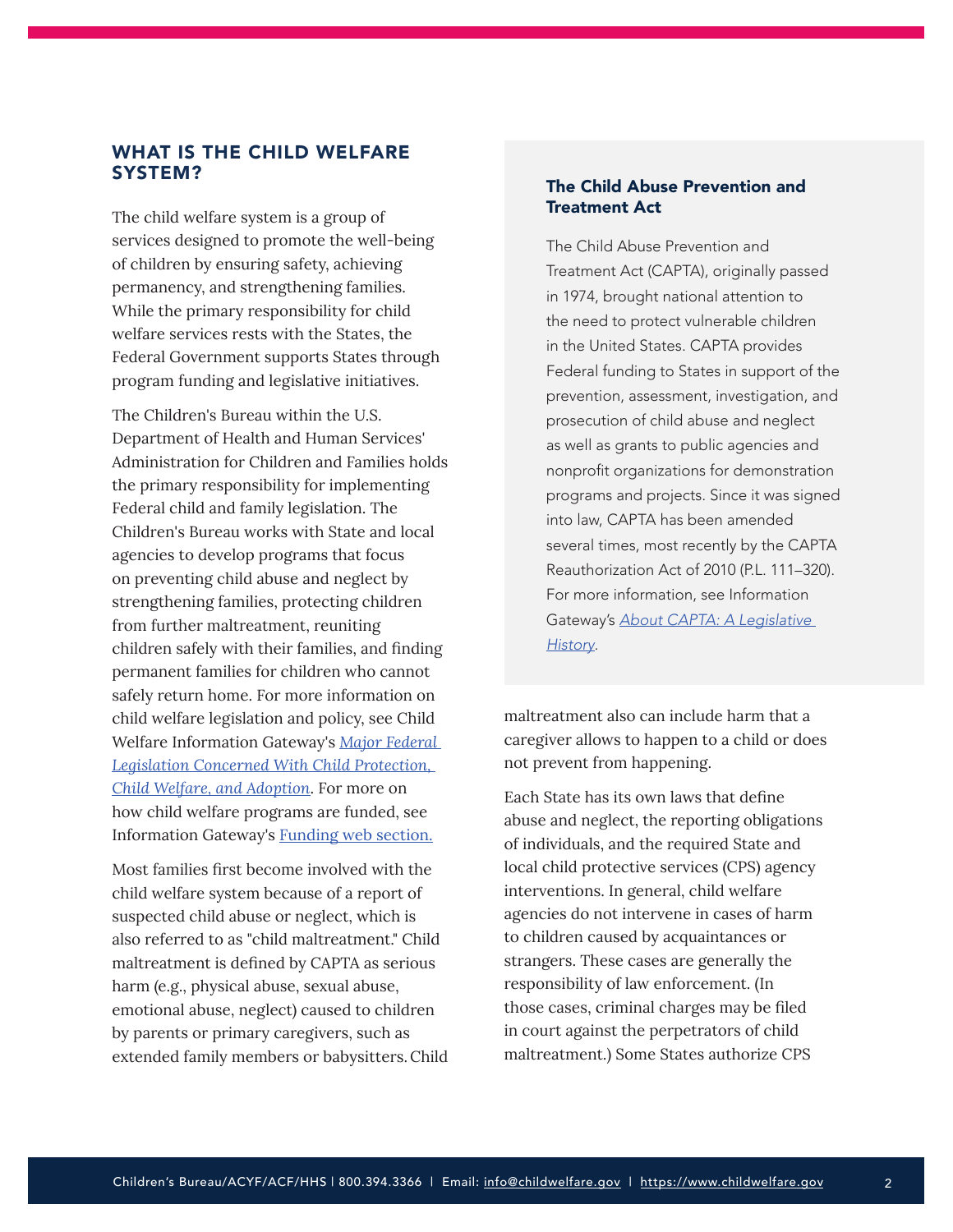<span id="page-2-0"></span>agencies to respond to all reports of alleged child maltreatment, while others authorize law enforcement to respond to certain types of maltreatment, such as sexual or physical abuse. To learn more about child maltreatment and State-by-State information about civil laws related to child abuse and neglect, visit Information Gateway's *[What Is](https://www.childwelfare.gov/pubs/factsheets/whatiscan/)  [Child Abuse and Neglect? Recognizing the Signs](https://www.childwelfare.gov/pubs/factsheets/whatiscan/)  [and Symptoms,](https://www.childwelfare.gov/pubs/factsheets/whatiscan/) [Definitions of Child Abuse and](https://www.childwelfare.gov/topics/systemwide/laws-policies/statutes/define/)  [Neglect](https://www.childwelfare.gov/topics/systemwide/laws-policies/statutes/define/)*, and the [State Statutes database](https://www.childwelfare.gov/topics/systemwide/laws-policies/state/). For data regarding child maltreatment as well as outcomes within the child welfare system, refer to the Children's Bureau's [Statistics &](https://www.acf.hhs.gov/cb/research-data-technology/statistics-research)  [Research](https://www.acf.hhs.gov/cb/research-data-technology/statistics-research) web section.

Child welfare systems typically take the following actions:

- **Investigate reports** (receive and investigate reports of possible child abuse and neglect)
- **Support families** (provide prevention services to families that need assistance protecting and caring for their children to prevent entry into foster care)
- **Provide temporary safe shelter** (arrange for children to live with kin or foster families when they are not safe at home)
- **Seek to return children to their families when safety has improved or find other permanent arrangements** (arrange for reunification, adoption, or other permanent family connections for children leaving foster care)

The flowchart at the end of this factsheet provides an overview of the process described in the following sections.

# WHAT HAPPENS WHEN POSSIBLE ABUSE OR NEGLECT IS REPORTED?

Any concerned person can report suspicions of child abuse or neglect, and reports may be made anonymously. Most reports are made by people called "mandatory reporters," who are individuals required by State law to report suspicions of child abuse and neglect. These reports are generally received by CPS workers and are either screened in or screened out. A report is screened in when there is sufficient information to suggest an investigation is warranted. A report may be screened out if there is not enough information on which to follow up on or if the situation reported does not meet the State's legal definition of abuse or neglect. In these instances, the CPS worker may refer the person reporting the incident to other community services or law enforcement for additional help.

> For additional information about the child welfare system, refer to the following Information Gateway resources:

- *[Making and Screening Reports of Child](https://www.childwelfare.gov/topics/systemwide/laws-policies/statutes/repproc/)  [Abuse and Neglect](https://www.childwelfare.gov/topics/systemwide/laws-policies/statutes/repproc/)*
- *[Mandatory Reporters of Child Abuse](https://www.childwelfare.gov/topics/systemwide/laws-policies/statutes/manda/)  [and Neglect](https://www.childwelfare.gov/topics/systemwide/laws-policies/statutes/manda/)*
- [Responding to Child Abuse & Neglect](https://www.childwelfare.gov/topics/responding/) [webpage]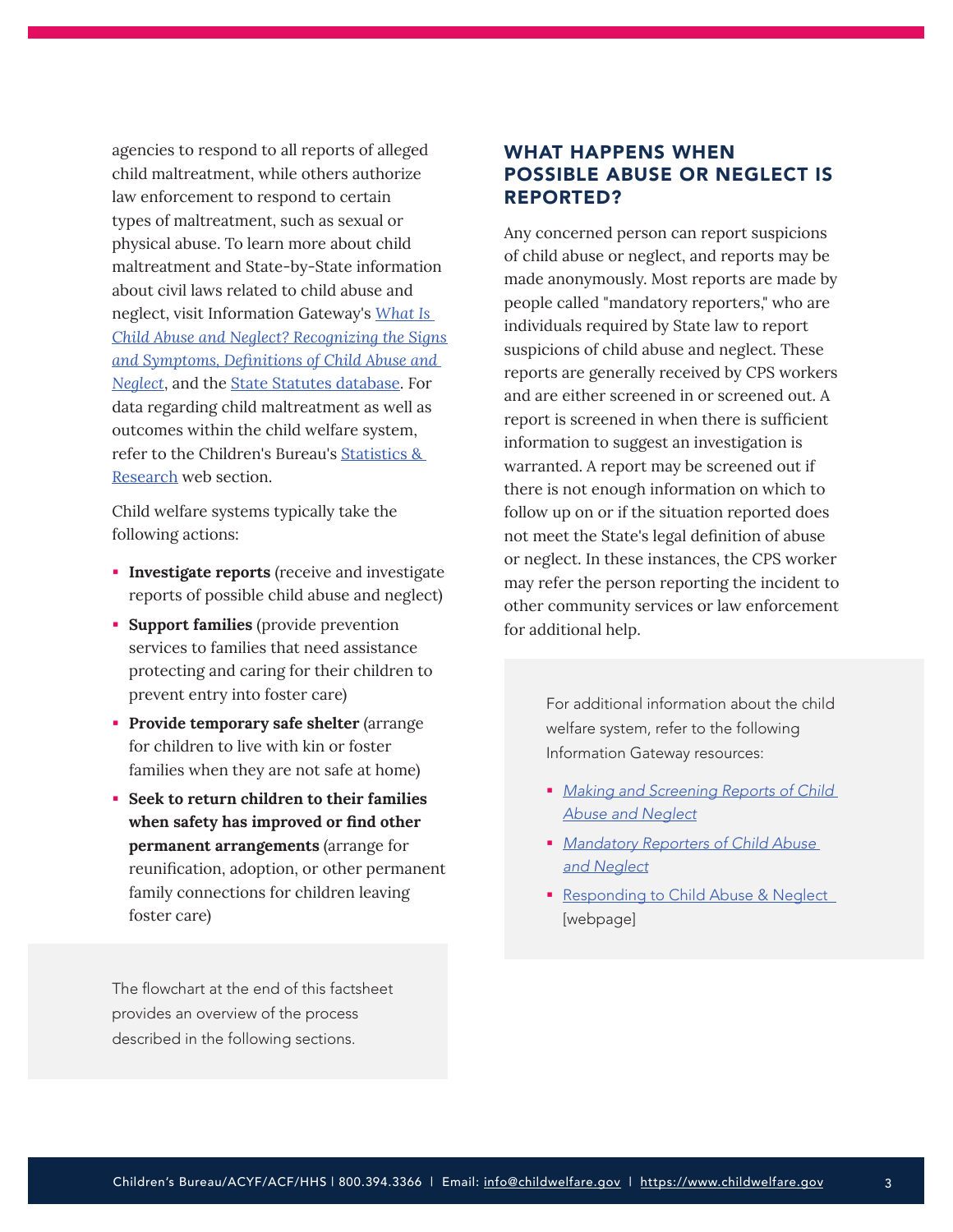# <span id="page-3-0"></span>WHAT HAPPENS AFTER A REPORT IS SCREENED IN?

CPS caseworkers respond within a few hours to a few days after a report is entered depending on the type of maltreatment alleged, the potential severity of the situation, and requirements under State law. They may speak with the parents and other people in contact with the child, such as doctors, teachers, or child-care providers. They also may speak with the child, alone or in the presence of caregivers, depending on the child's age and level of risk. Children who are believed to be in immediate danger of continued maltreatment may be moved to a shelter, a foster home, or a relative's home during the investigation and while court proceedings are pending. The caseworker also engages the family to assess their strengths and needs and initiate connections to community resources and services.

At the end of the investigation, CPS caseworkers typically make one of two findings—unsubstantiated (unfounded) or substantiated (founded). These terms vary from State to State. Typically, a finding of unsubstantiated means there is insufficient evidence for the caseworker to conclude that the child was abused or neglected or that what happened does not meet the legal definition of child abuse or neglect. A finding of substantiated maltreatment typically means that an incident of child abuse or

neglect, as defined by State law, is believed to have occurred. Some States have additional categories, such as "unable to determine," that suggest there is not enough evidence to either confirm or refute that abuse or neglect occurred.

if the agency determines that the authority of the juvenile court is necessary to keep a child safe, it will initiate a court action, such as a child protection or dependency proceeding. To protect the child, the court can issue temporary orders placing the child in shelter care during the investigation, ordering services, or ordering certain individuals to have no contact with the child. Later, at an adjudicatory hearing, the court hears evidence and decides whether maltreatment occurred and whether the child should be under the continuing jurisdiction of the court For additional information about the legal process, refer to Information Gateway's *Understanding [Child Welfare and the Courts](https://www.childwelfare.gov/pubs/factsheets/cwandcourts/)*.

Some jurisdictions employ an alternative, or differential, response system. In these jurisdictions, when the risk to the child is considered low, the CPS caseworker—rather than investigating the occurrence of abuse or neglect—focuses on assessing family strengths, resources, and difficulties and on identifying supports and services needed. To learn more about differential response, read Information Gateway's *[Differential Response: A](https://www.childwelfare.gov/pubs/factsheets/differential-response/)  [Primer for Child Welfare Professionals](https://www.childwelfare.gov/pubs/factsheets/differential-response/)*.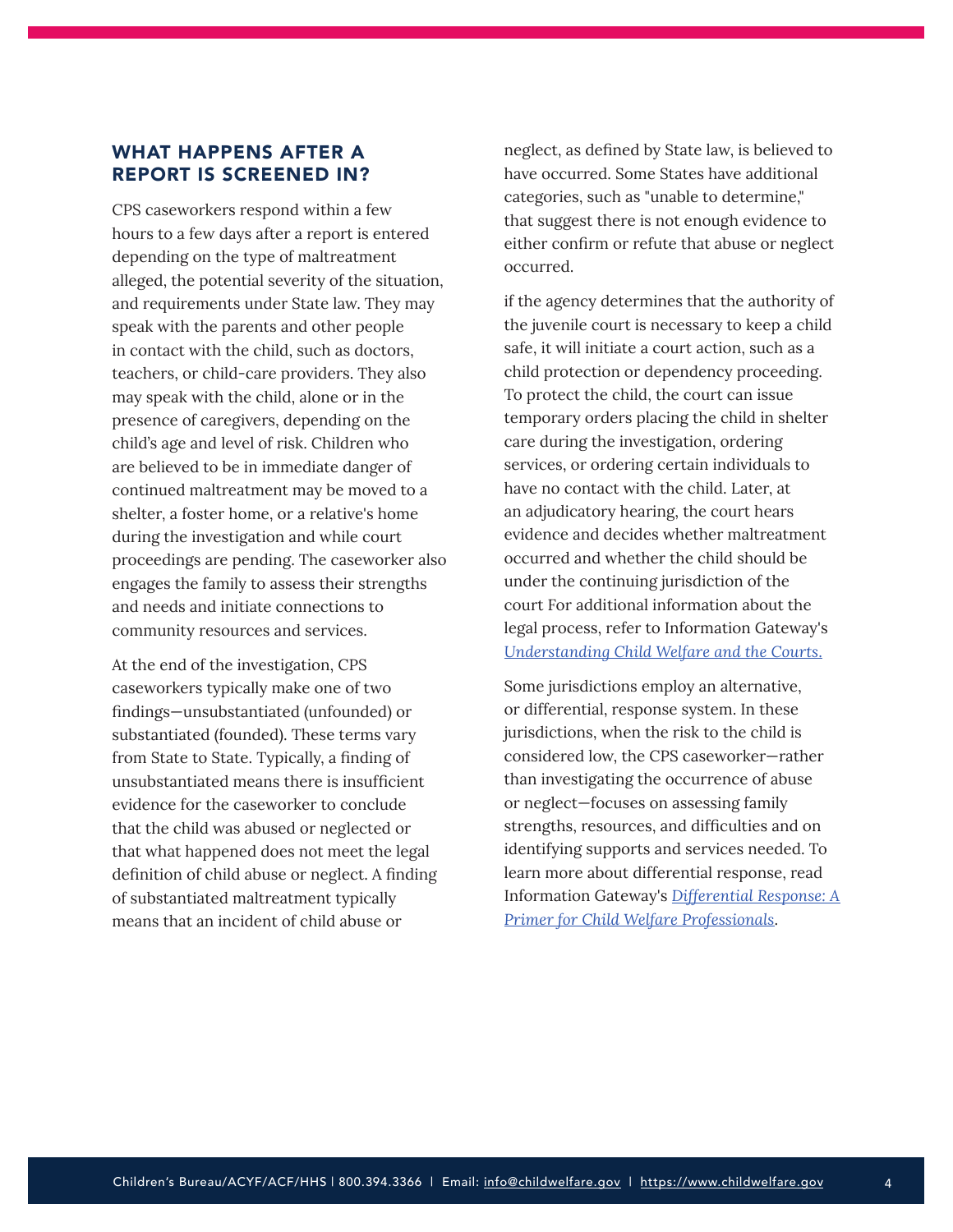#### <span id="page-4-0"></span>**Neglect**

Nearly three-quarters of all child maltreatment cases are related to some form of neglect (Children's Bureau, 2020), which may be the result of a family's need for financial and related social supports. See the following Information Gateway resources to learn more about neglect and how to support families:

- **IDENTIFICATION OF Neglect [\[w](https://icfonline.sharepoint.com/:w:/s/ProductDevelopment/ETJV61HvA05BqH20RWF-d8QBYBLYlyBPeqCSspRa61Y-vw)ebpage]**
- **Family Support Policy and Program** [Support Approaches](https://www.childwelfare.gov/topics/supporting/support-services/policy/) [webpage]
- *[Acts of Omission: An Overview of Child](https://www.childwelfare.gov/pubs/focus/acts/)  [Neglect](https://www.childwelfare.gov/pubs/focus/acts/)*

# WHAT HAPPENS IN SUBSTANTIATED CASES?

If a report of abuse or neglect is substantiated, the next steps for the child and parent depend on State or local policy, the severity of the maltreatment, an assessment of the child's immediate safety, the perceived risk of continued or future maltreatment, the services available to address the family's needs, and whether the maltreatment prompted the child's removal from the home and/or a protective court action. When a report is substantiated as a result of a court hearing, the court may enter a disposition ordering a parent to comply with services necessary to alleviate the abuse or neglect. Orders can also contain provisions regarding visitation requirements between the parent and the child, agency obligations to provide the parent with services, and services needed by the child.

Decisions about services and other next steps may be made by the CPS worker or the courts based on the following categories of perceived risk for future maltreatment:

- **Little or no risk.** The family's case may be closed with no services if a determination is made that the maltreatment was a one-time incident, the child is considered to now be safe, and there is little or no risk of future incidents. Any services the family needs will be provided through community-based resources and service systems—not the child welfare agency.
- **Low to moderate risk**. Referrals may be made to community-based or voluntary [in-home child welfare services](https://www.childwelfare.gov/topics/supporting/inhome/) if the CPS worker believes the family would benefit from these services and the child's present and future safety would be enhanced. (This may happen even when no abuse or neglect is found if the family needs and is willing to participate in services.) Local [family](https://www.childwelfare.gov/topics/preventing/prevention-programs/familyresource/)  [resource centers](https://www.childwelfare.gov/topics/preventing/prevention-programs/familyresource/) or other organizations can provide community-based services related to parent skill training, child care, housing needs, job training, substance use and mental health counseling, or respite and crisis care services.
- **Moderate to high risk**. The family may be offered voluntary in-home services to address safety concerns and help reduce the risks. If these are refused, the agency may seek intervention by the juvenile dependency court. The court may in turn require the family to cooperate with inhome services if it is believed the child can remain safely at home while the family addresses the issues contributing to the perceived risk of future maltreatment. If the child has already been seriously harmed, is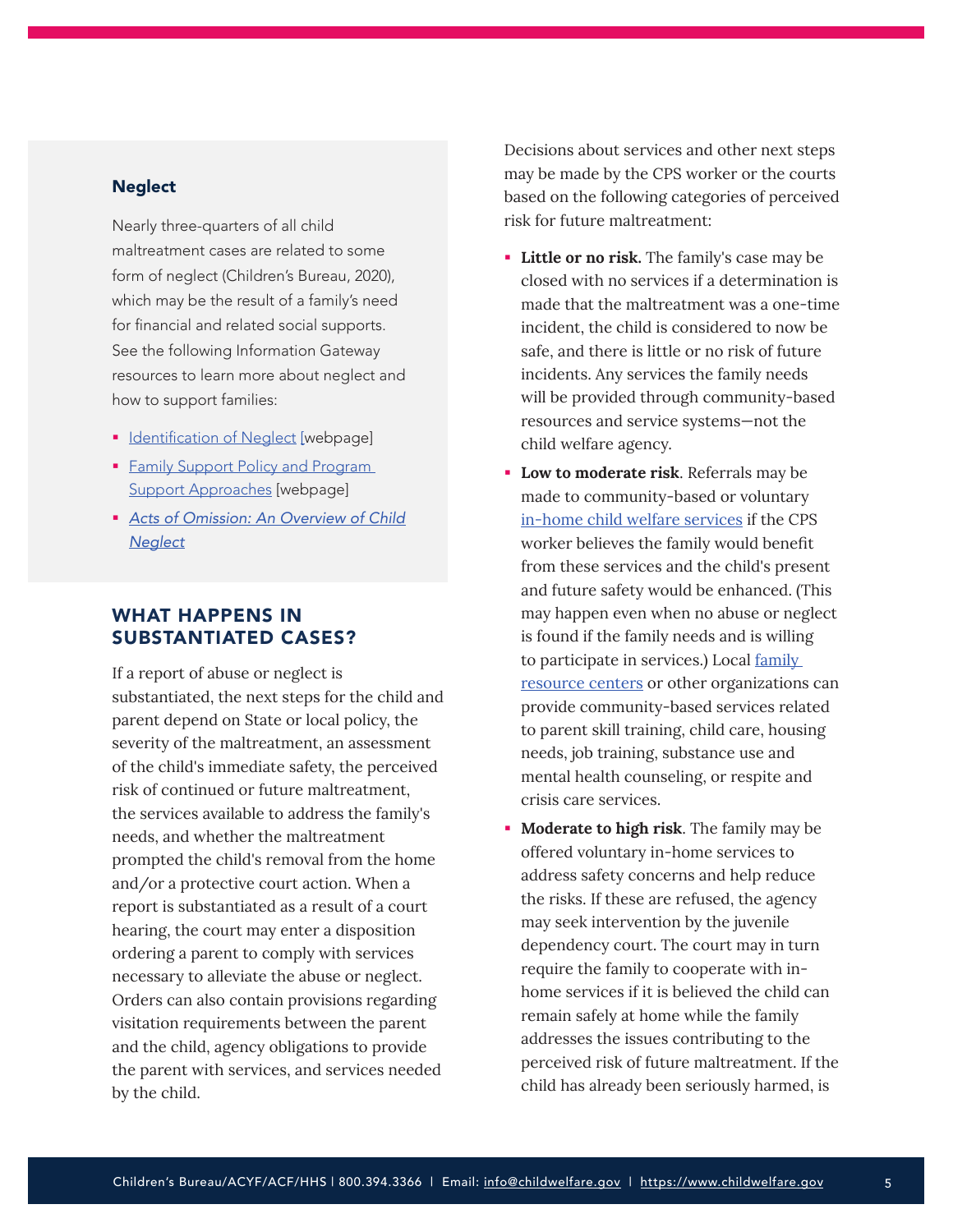considered to be at high risk of serious harm, or the child's safety is threatened, the court may order the child's removal from the home or affirm the agency's prior removal of the child. The child may be placed with a relative or in foster care.

#### Central Registries for Child **Maltreatment**

Whether or not criminal charges are filed, the name of the person committing the abuse or neglect may be placed in a State child maltreatment registry if the abuse or neglect is confirmed. A registry is a central database that collects information about maltreated children and individuals who are found to have abused or neglected their children. These registries are usually confidential and used for internal child protective purposes only. Information about perpetrators, however, may be used in background checks for certain professions that involve working with children to help prevent children from coming into contact with individuals who may mistreat them.

For more information about these registries, see Information Gateway's *[Establishment and Maintenance of Central](https://www.childwelfare.gov/topics/systemwide/laws-policies/statutes/centreg/)  [Registries for Child Abuse or Neglect](https://www.childwelfare.gov/topics/systemwide/laws-policies/statutes/centreg/)  [Reports](https://www.childwelfare.gov/topics/systemwide/laws-policies/statutes/centreg/)*.

Depending on the severity of the case and other factors, children may be removed from their homes and placed in foster care. Most children in foster care are placed with relatives or foster families, but some may be placed in a group or residential setting. While in foster care, the child attends school and receives medical care and other services as needed. The child's family also receives services to support their efforts to reduce the risk of future maltreatment and to help them reunite with their child. Visits between parents and their children and between siblings are established as appropriate or according to the case plan.

Every child in foster care should have a permanency plan. Federal law requires the court to hold a permanency hearing, during which a child's permanency plan is developed. This should take place within 12 months of a child entering foster care and every 12 months thereafter. The courts may review each case more frequently to ensure the agency is actively pursuing permanency for the child. (See Information Gateway's [Legal and Court Issues in Permanency](https://www.childwelfare.gov/topics/permanency/legal-court/) web section for more information.) The child's family typically participates in developing the permanency plan for the child, as well as their own service plan. Family reunification, except in unusual and extreme circumstances, is the permanency plan for most children. In some cases, when prospects for reunification appear less likely, a concurrent permanency plan may be developed. If the efforts toward reunification are not successful, the plan may be changed to another permanent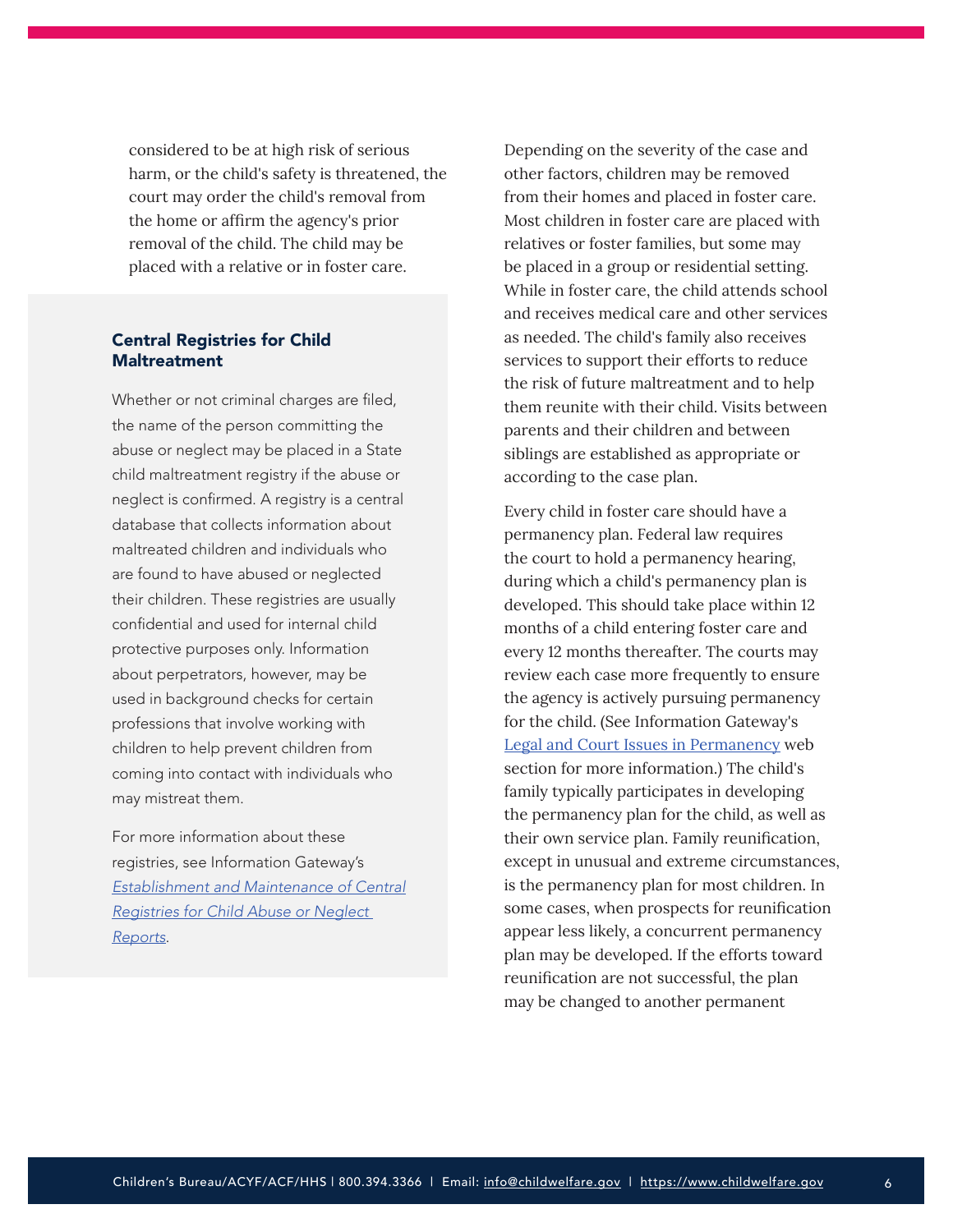<span id="page-6-0"></span>arrangement, such as adoption or transfer of custody to a relative. For more information on reunification and concurrent planning, see Information Gateway's *[Supporting Successful](https://www.childwelfare.gov/pubs/supporting-successful-reunifications/)  [Reunifications](https://www.childwelfare.gov/pubs/supporting-successful-reunifications/)*, *[Concurrent Planning for](https://www.childwelfare.gov/pubs/concurrent-planning/)  [Timely Permanence](https://www.childwelfare.gov/pubs/concurrent-planning/)*, and *[Concurrent Planning](https://www.childwelfare.gov/topics/systemwide/laws-policies/statutes/concurrent/)  [for Permanency for Children](https://www.childwelfare.gov/topics/systemwide/laws-policies/statutes/concurrent/)*.

In addition to receiving support in developing permanent legal and relational connections to family and other important people in their lives, older youth in foster care should receive transitional or independent living services to help prepare them for self-sufficiency in the event they leave foster care without a permanent family. Information Gateway's [Achieving & Maintaining Permanency](https://www.childwelfare.gov/topics/permanency/) and [Permanency for Youth](https://www.childwelfare.gov/topics/permanency/specific/youth/) webpages offer related resources. Depending on State law, youth may age out of foster care somewhere between the ages of 18 and 21.

### SUMMARY

The goal of child welfare is to promote the well-being, permanency, and safety of children and families by helping families care for their children successfully or, when that is not possible, helping children find permanency with kin or adoptive families. Among children who enter foster care, most will return safely to the care of their own families or go to live with relatives or an adoptive family.

For more detailed information about the child welfare system, please refer to the resources listed below. For more information about the child welfare system in your State or local jurisdiction, contact your local public child welfare agency.

## **REFERENCES**

Children's Bureau. (2020). *Child maltreatment 2018*. U.S. Department of Health and Human Services, Administration for Children and Families. [https://www.](https://www.acf.hhs.gov/cb/resource/child-maltreatment-2018) [acf.hhs.gov/cb/resource/child](https://www.acf.hhs.gov/cb/resource/child-maltreatment-2018)[maltreatment-2018](https://www.acf.hhs.gov/cb/resource/child-maltreatment-2018)

#### SUGGESTED CITATION:

Child Welfare Information Gateway. (2020). *How the child welfare system works.* U.S. Department of Health and Human Services, Administration for Children and Families, Children's Bureau. [https://www.childwelfare.](https://www.childwelfare.gov/pubs/factsheets/cpswork/) [gov/pubs/factsheets/cpswork/](https://www.childwelfare.gov/pubs/factsheets/cpswork/)



U.S. Department of Health and Human Services Administration for Children and Families Administration on Children, Youth and Families Children's Bureau



This material may be freely reproduced and distributed. However, when doing so, please credit Child Welfare Information Gateway. This publication is available online at [https://www.childwelfare.gov/pubs/factsheets/cpswork/.](https://www.childwelfare.gov/pubs/factsheets/cpswork/)